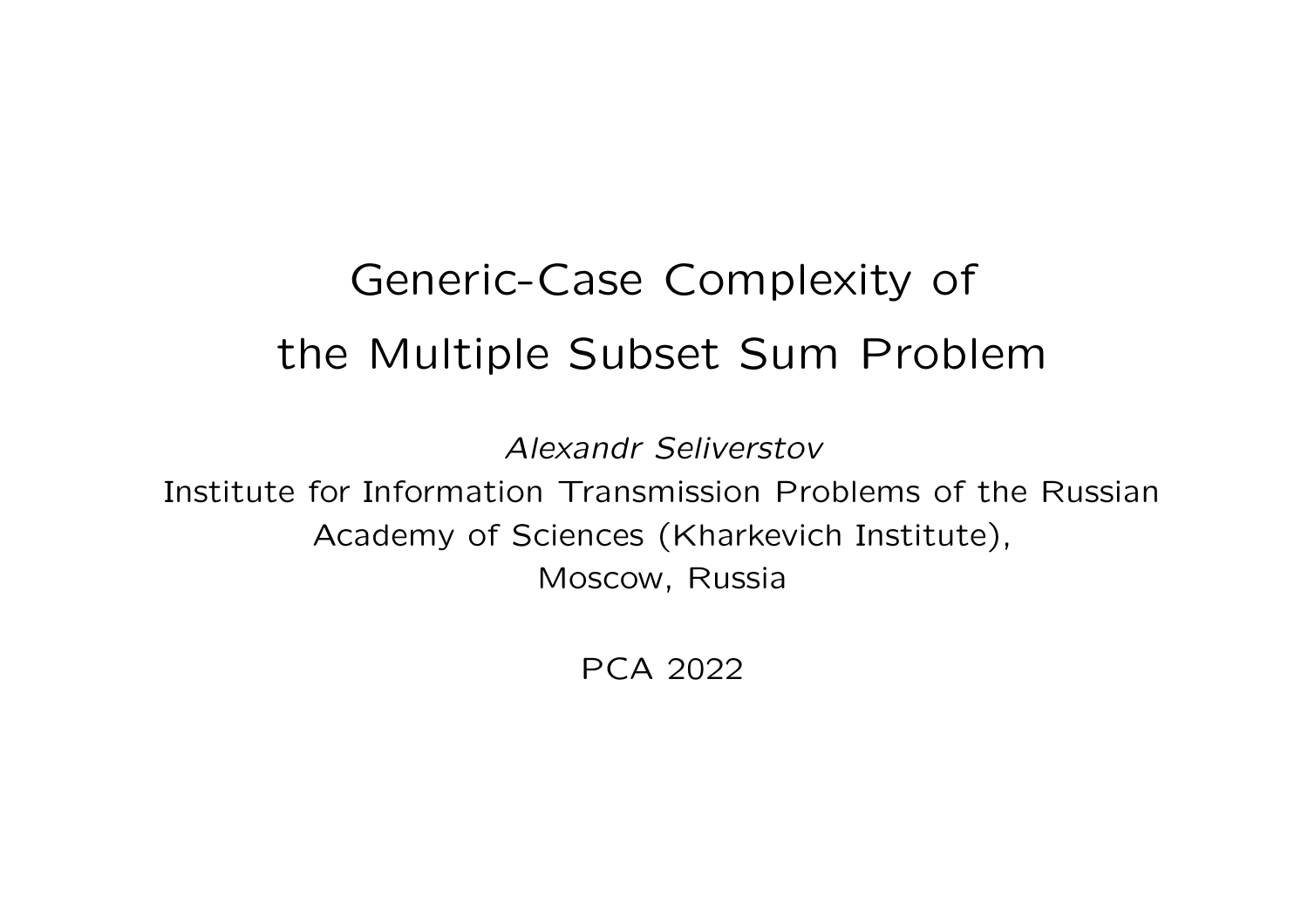The subset sum problem is NP-complete. <sup>A</sup> commonly held view was thatits worst-case complexity cannot be sub-exponential.

Moreover, if we restrict our computations by so-called linear machines, then the problem is proved hard (K. Meer, 1992).

Generic-case complexity of <sup>a</sup> decision problem is sub-exponential when the set of hard inputs is negligible (or empty), but almost all inputs canbe solved in sub-exponential time. Moreover, the negligible set containing hard inputs can be discerned explicitly. Such algorithms are also knownas deterministic errorless heuristics.

An example of fast generic-case algorithm is the condensation method forcomputing determinants (C.L. Dodgson, 1866). For general matrices, the method is very nice. Nevertheless, if some intermediate matrix contains<sup>a</sup> zero entry, then the algorithm can fails.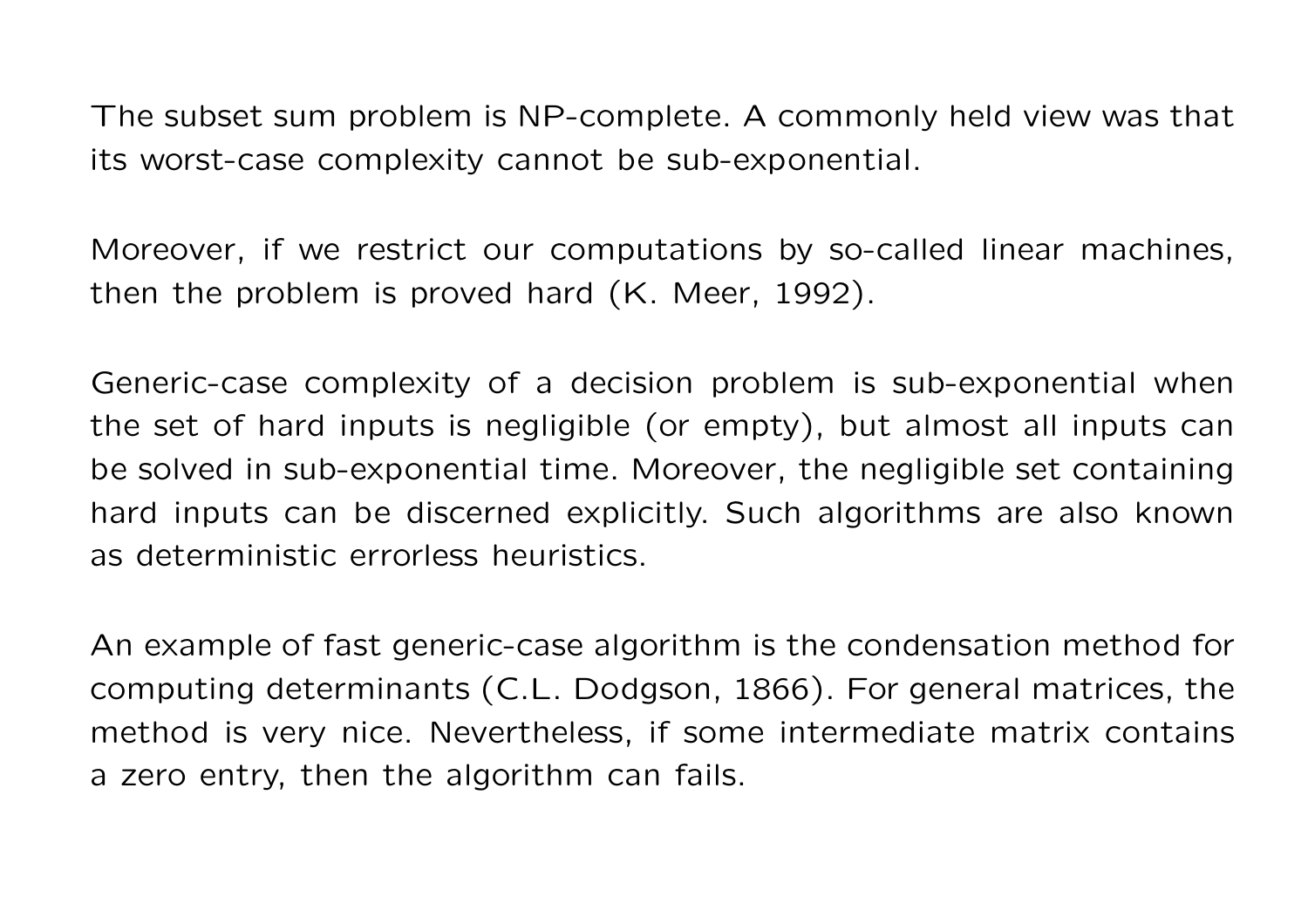By means of variable elimination, searching for a  $\{0, 1\}$  solution to a system of m linearly independent linear equations in n variables is reduced to a parallel check whether a  $\{0, 1\}$  solution to a subsystem in  $n-m$ variables can be extended to a  $\{0, 1\}$  solution to the whole system of equations in  $n$  variables. Hence, the initial problem is polynomial-time solvable when the difference between the number of variables and thenumber of linearly independent equations is bounded by <sup>a</sup> function of thetype  $n-m=O(\log_2n).$ 

Let us consider generic-case complexity when both  $m$  and difference  $n-m$ are sufficiently large. For example, if  $n=2m$ , then almost all instances are decidable in  $O(2^{\sqrt{n} \log^c n})$  operations over the field of coefficients.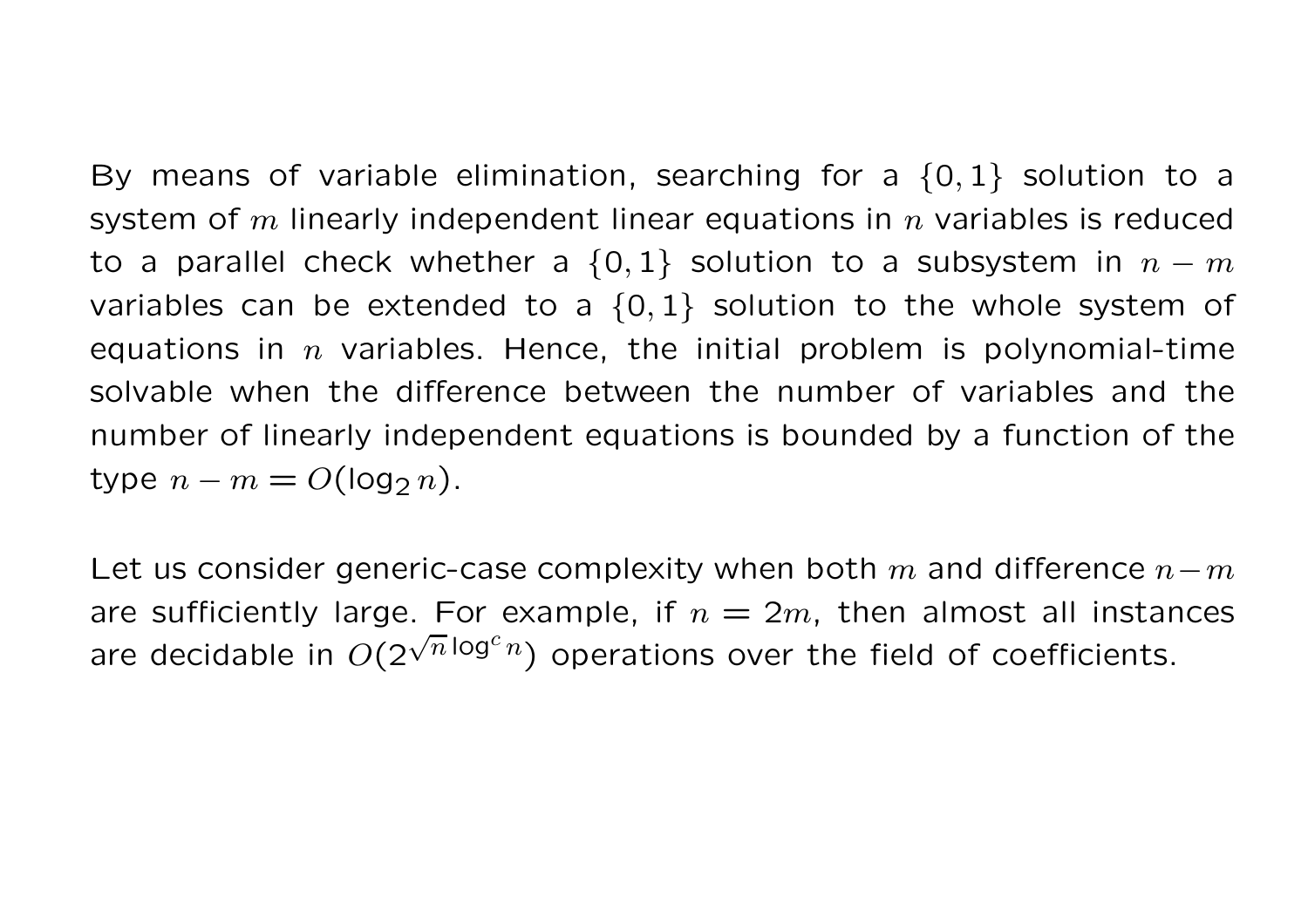## The Kuzyurin Algorithm

Let us denote by  $A$  a  $m \times n$  matrix with nonnegative entries and by<br>Let us denote by  $A$  a  $m \times n$  matrix with nonnegative entries and by  $\mathbf b$  a column. One can enumerate all  $\{0,1\}$  solutions to the system of inequalities  $A\mathbf{x} \leq \mathbf{b}$  using dynamic programming. If  $m > 9\log_2 n$  and some assumptions about the distribution of the entry values hold, then theaverage number of  $\{0,1\}$  solutions is polynomially bounded. Therefore, all solutions can be found in average polynomial time. The proof is basedon the tail bounds of the binomial distribution. (N. N. Kuzyurin, 1994).

Next, one can verify whether a  $\{0,1\}$  solution to the system of equations  $A\mathbf{x} = \mathbf{b}$  exists.

The crucial limitation on the applicability of the Kuzyurin algorithm is the requirement of nonnegativity of the matrix entries. Of course, any system of linear equations can be reduced to another system with nonnegativecoefficients, but the distribution is warped.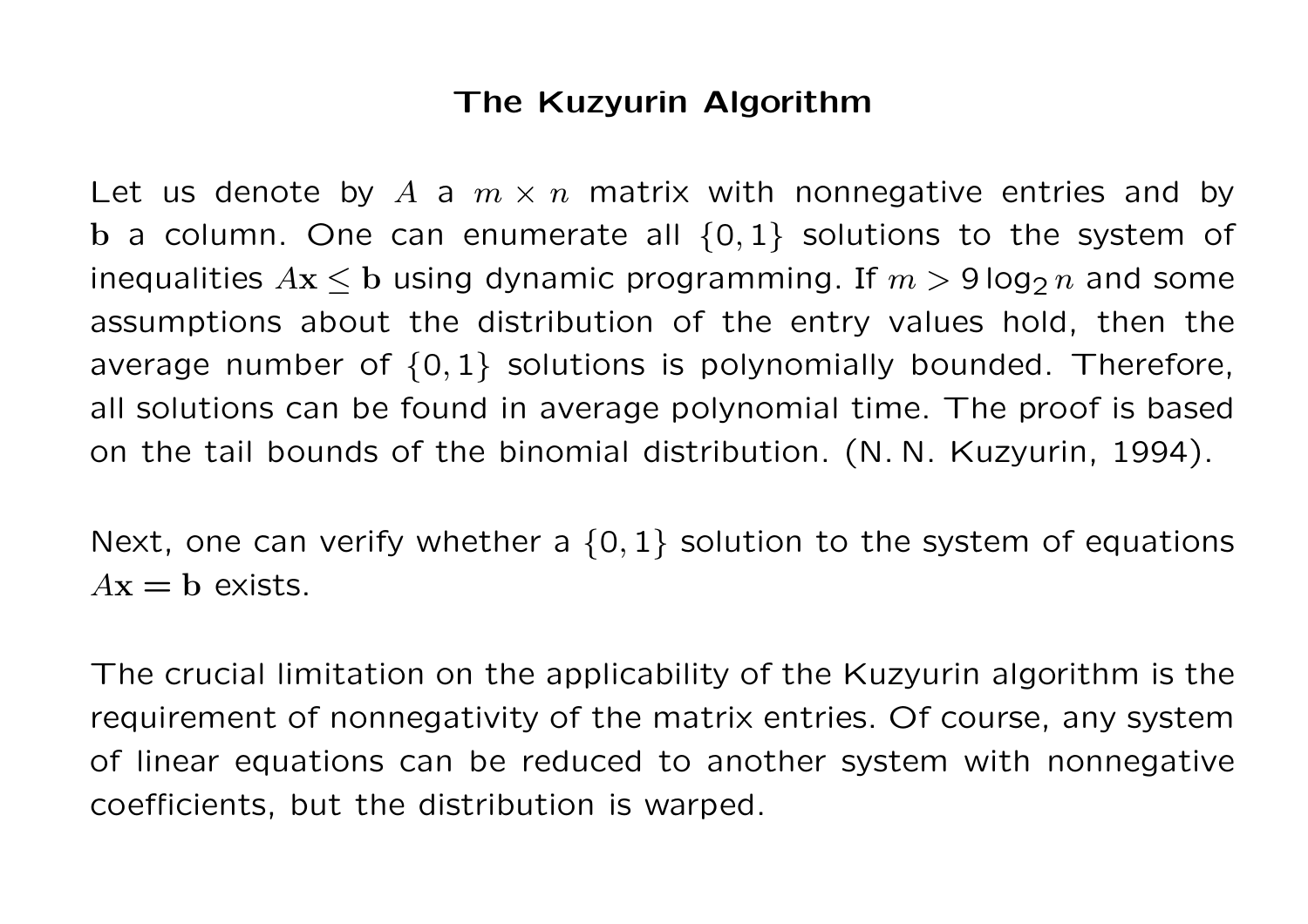#### Low-density Problems

Let the density of an instance of the subset sum problem with positiveinteger coefficients  $a_k$  be defined by

$$
\varrho = \frac{n}{\log_2 \max_k a_k}.
$$

<sup>A</sup> polynomial-time algorithm is known for solving almost all instancesof sufficiently low density  $\varrho < 0.9408$  using a subroutine for finding the shortest nonzero vector in <sup>a</sup> lattice (J.C. Lagarias & A.M. Odlyzko, 1985)and (M.J. Coster, A. Joux, B.A. LaMacchia, A.M. Odlyzko, C.P. Schnorr, J. Stern, 1992).

Next, the multiple low-density problems are considered too (Y. Pan &F. Zhang, 2016), where

$$
\varrho = \frac{n}{m \log_2 \max_k a_k}.
$$

.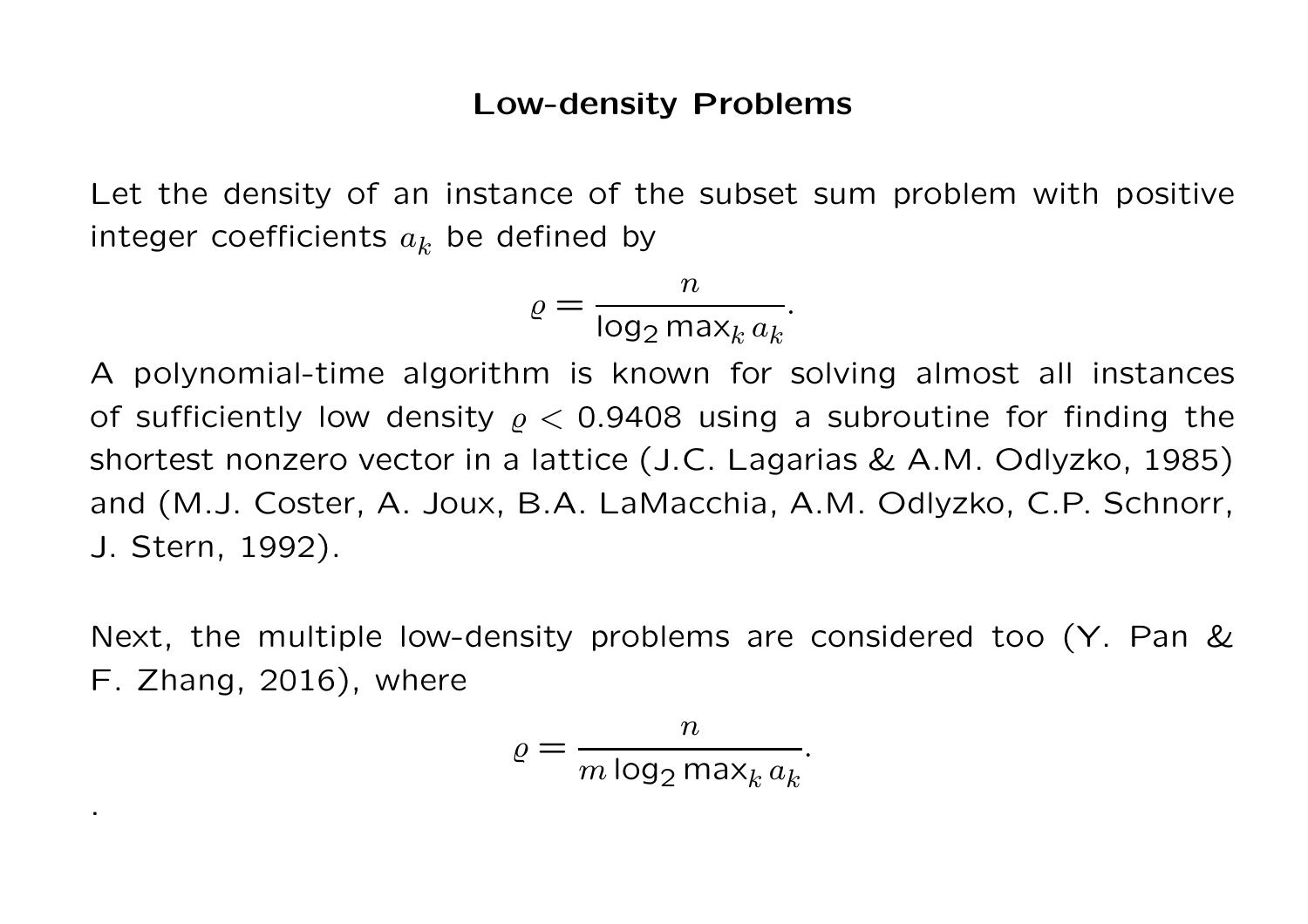### Our Main Algorithm

Within the context of the generic-case complexity, we consider machineshaving three halting states. So, the machine not only rejects or acceptsan input, but it can also halt in the vague halting state. The latter meansdenial of response. But such <sup>a</sup> failure is possible on <sup>a</sup> small fraction of inputs (A.N. Rybalov, 2020).

**Given** three positive integers  $d$ ,  $n$ , and  $m$  and a system of linear equations  $x_j = \ell_j(1, x_1, \ldots, x_{n-m})$ , where  $n{-}m{+}1 \leq j \leq n$  and every  $\ell_j(x_0, \ldots, x_{n-m})$ is <sup>a</sup> linear form.

**Question.** Is there a  $\{0,1\}$  solution to the system? **if** there exist numbers  $\lambda_{ik}$  and  $\lambda_{ij}$  such that

$$
\sum_{t} \left( \sum_{k=1}^{n-m} \lambda_{tk} x_k (x_k - x_0) + \sum_{j=n-m+1}^{n} \lambda_{tj} \ell_j (\ell_j - x_0) \right) g_t = x_0^d,
$$

where  $g_t$  is the t-th monomial of degree  $d-2$  in variables  $x_0,$   $\dots$  ,  $x_{n-m}$ **then** the machine rejects the input else the machine halts in the vague halting state.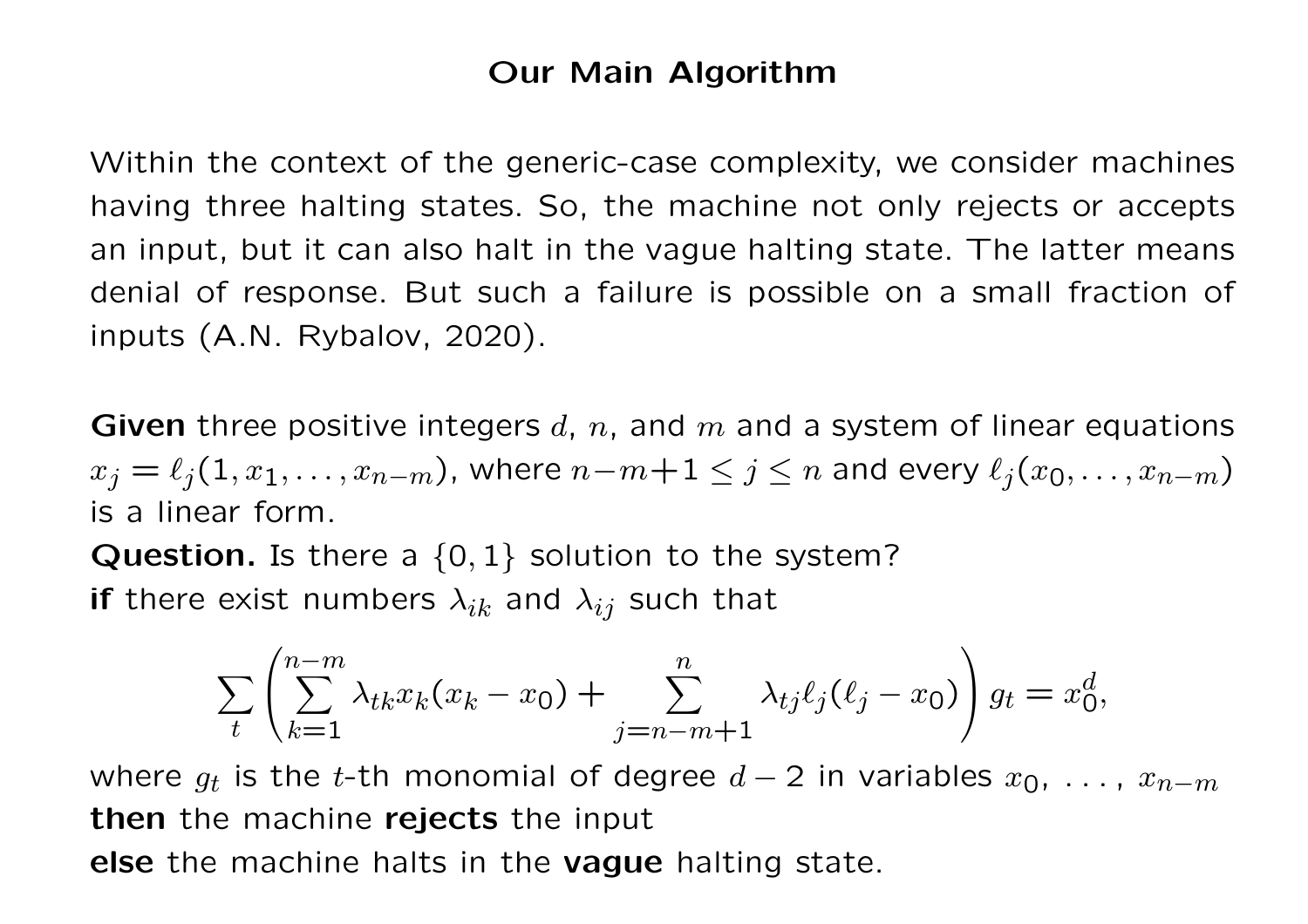The algorithm uses as <sup>a</sup> subroutine the calculation of the rank of <sup>a</sup> matrixwhose columns correspond to monomials of degree  $d.$ The rank of an  $N \times N$  matrix can be computed in  $O( \log^2 n)$  operations using <sup>a</sup> polynomial number of processors.  $^{2}$  N) arithmetic

A.L. Chistov, Fast parallel calculation of the rank of matrices over <sup>a</sup> field of arbitrary characteristic. In: L. Budach (eds) Fundamentals of Computation Theory. FCT 1985. Lecture Notes in Computer Science, vol 199. Springer, Berlin, Heidelberg (1985), pp. 63–69.

On the other hand, the characteristic polynomial and the rank of thematrix are computable in  $O\left(N^{\omega}\right)$  operations, where  $2\leqslant\omega\leqslant3$  denotes the exponent of matrix multiplication, e.g.,  $\omega = 2.3728596$ .

O.N. Pereslavtseva, Calculation of the characteristic polynomial of <sup>a</sup>*matrix*, Discrete Mathematics and Applications,  $21:1$  (2011), 109–128.

H.Y. Cheung, T.C. Kwok, L.C. Lau, Fast matrix rank algorithms andapplications, Journal of the ACM, 60:5 (2013), 31.

V. Neiger, C. Pernet, Deterministic computation of the characteristic polynomial in the time of matrix multiplication, Journal of Complexity, **67** (2021), 101572.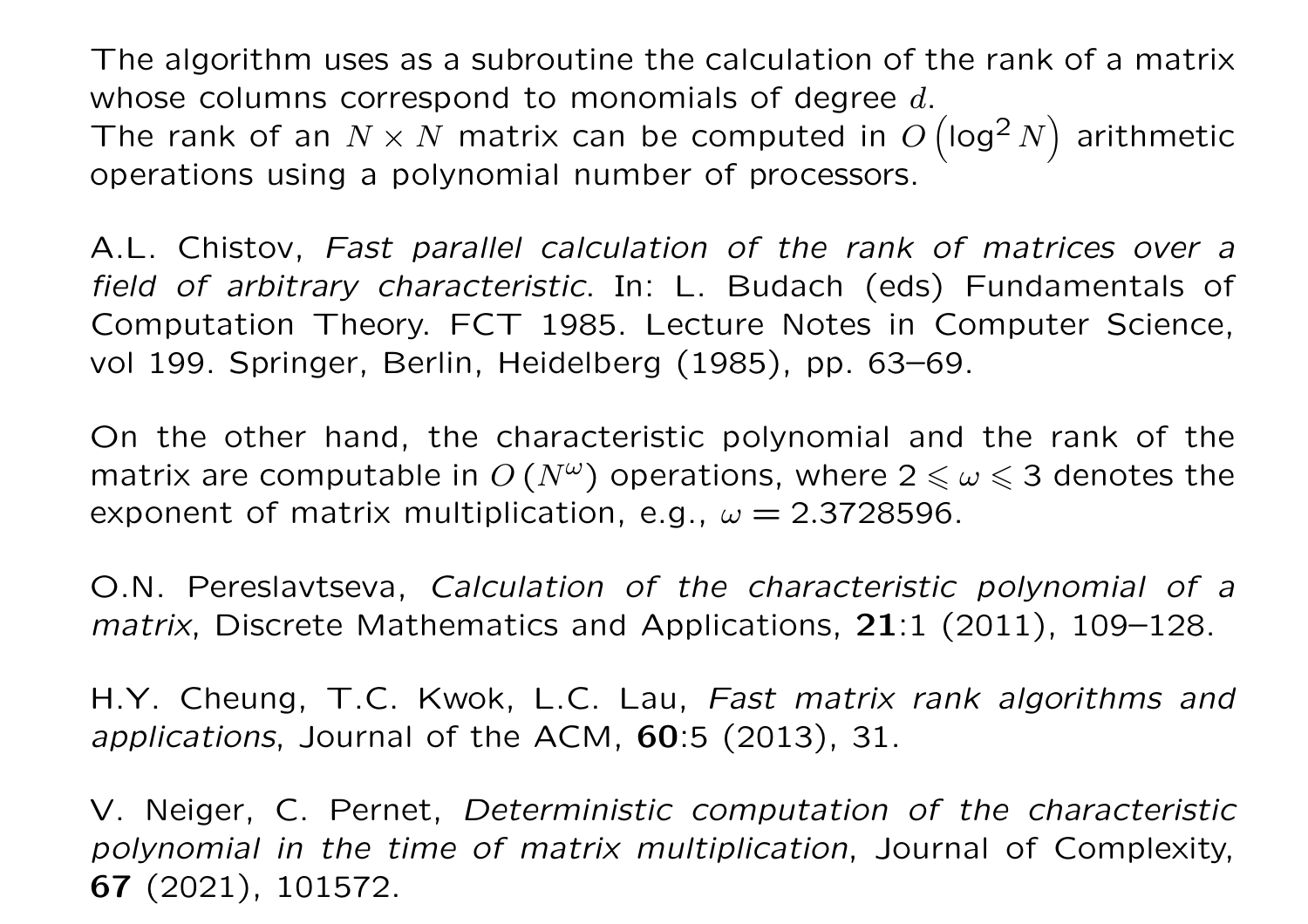**Example.** Let us consider a straight line  $L$  in the projective plane. There are four  $\{0,1\}$  points with homogeneous coordinates  $(1:0:0)$ ,  $(1:0:1)$ ,  $(1:1:0)$ , and  $(1:1:1)$ , respectively. Our goal is a condition that no  $\{0,1\}$ -point belongs to  $L.$ 

**Theorem.** The straight line  $L$  does not pass through any  $\{0,1\}$  point in the projective plane if and only if there is <sup>a</sup> cubic curve <sup>C</sup> such that its intersection  $L \cap C$  consists of only one point at infinity.

Thus, for  $n = 2$  and  $m = 1$ , one can use the algorithm with  $d = 3$ .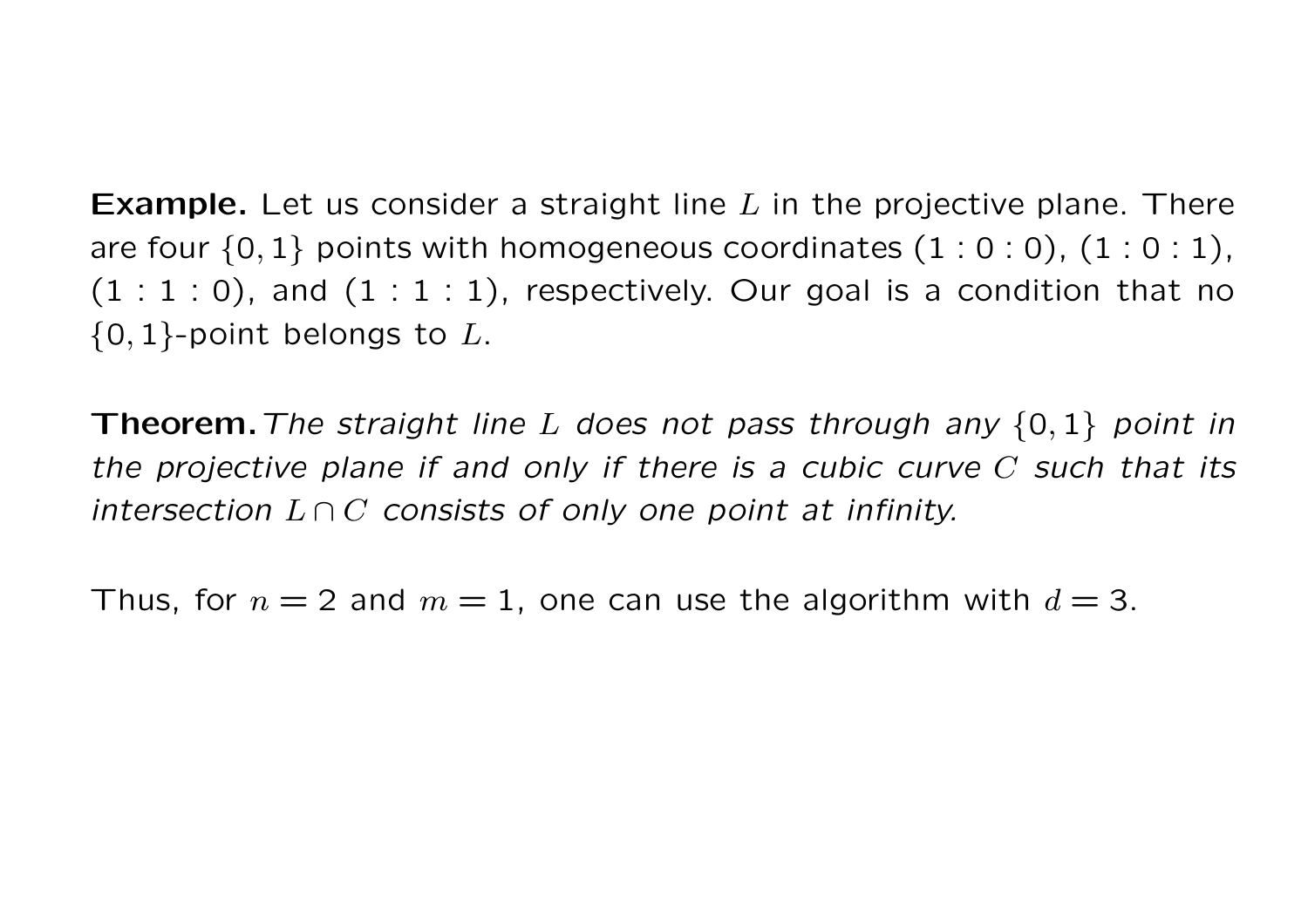$\bf Theorem.$  There exist both constant  $c$  and machine with the vague halting state such that for all positive integers  $d \geq 2$ , n, and  $m < n$  satisfying the inequality  $(n-m+d)(n-m+d-1)\leq md(d-1)$  and for every m-tuple<br>of linear forms  $\ell$  ( of linear forms  $\ell_j(x_0, \ldots, x_{n-m})$ , where  $n-m < j \leq n$ , the machine either rejects the input or halts in the vague halting state in  $O(n^{\rm cd})$  arithmetic operations.

If the machine rejects the input, then there is no  $\{0,1\}$  solution to the

system of all equations of the type  $x_j = \ell_j(1, x_1, \ldots, x_{n-m})$ .<br>Moreover, for every applicable integers  $d$ ,  $n$ , and  $m$ , there ex  $\mathop{\mathrm{ad}}\nolimits$ ,  $n$ , and  $m$ , there exists a nonzero polynomial of degree at most  $n^2(n-m+1)^{2d-4}$  in coefficients of all the<br>linear farmes  $\ell$  , such that if the mashine halte in the very a baltime state. linear forms  $\ell_j$  such that if the machine halts in the vague halting state, then the polynomial vanishes.

Roughly speaking, the algorithm checks whether there exists <sup>a</sup> hypersurfacepassing through each  $\{0,1\}$  point but not intersecting the given affine subspace. Therefore, for given  $d$ , if the algorithm accepts a subsystem, then it accepts the whole system too.

A special case  $d = 2$  was previously published (S., 2021).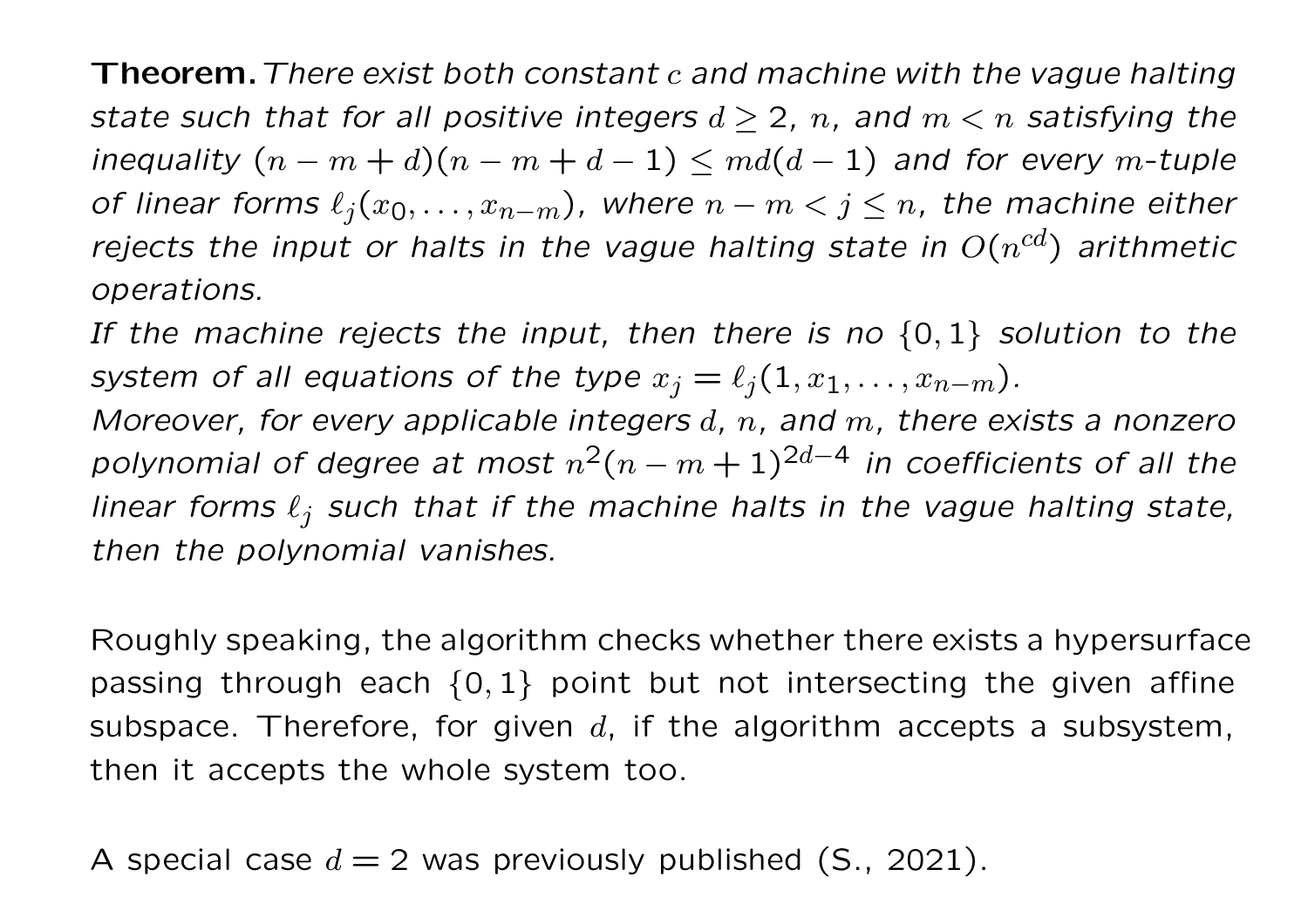If  $n - m = O(\sqrt{n})$ , then one can use a constant d. Thus, generic-case complexity is polynomial, cf. (S., 2021).

 $\bf Theorem.$  There exist both constant  $c$  and machine with the vague halting state such that for all positive integers  $n>m\geq 4\log^4_2n$  and for every  $m$ -<br>tuple of linear forms  $\ell_j(x_0,\ldots,x_{n-m})$ , where  $n-m < j \leq n$ , the machine s  $\ell_j(x_0, \ldots, x_{n-m})$ , where  $n-m < j \leq n$ , the machine either rejects the input or halts in the vague halting state in  $O\left(2^{cn/\log n}\right)$ arithmetic operations.

If the machine rejects the input, then there is no  $\{0,1\}$  solution to the system of all equations of the type  $x_j = \ell_j(1,x_1,\ldots,x_{n-m})$ .<br>Moreover, for every applicable integers  $n$  and  $m$ , if all coeffic

 $\mathop{\mathrm {s}}\nolimits$   $n$  and  $m$ , if all coefficients of forms  $\ell_j$  picked independently and uniformly at random from a set of cardinality  $(1/\varepsilon)4^{\lceil n/\log_2 n \rceil}$ , then the machine halts in the vague halting state with probability at most  $\varepsilon.$ 

The proof uses the Schwartz–Zippel lemma as well as special bases forthe space of forms in variables  $x_0,$   $\dots$  ,  $x_{n-m}.$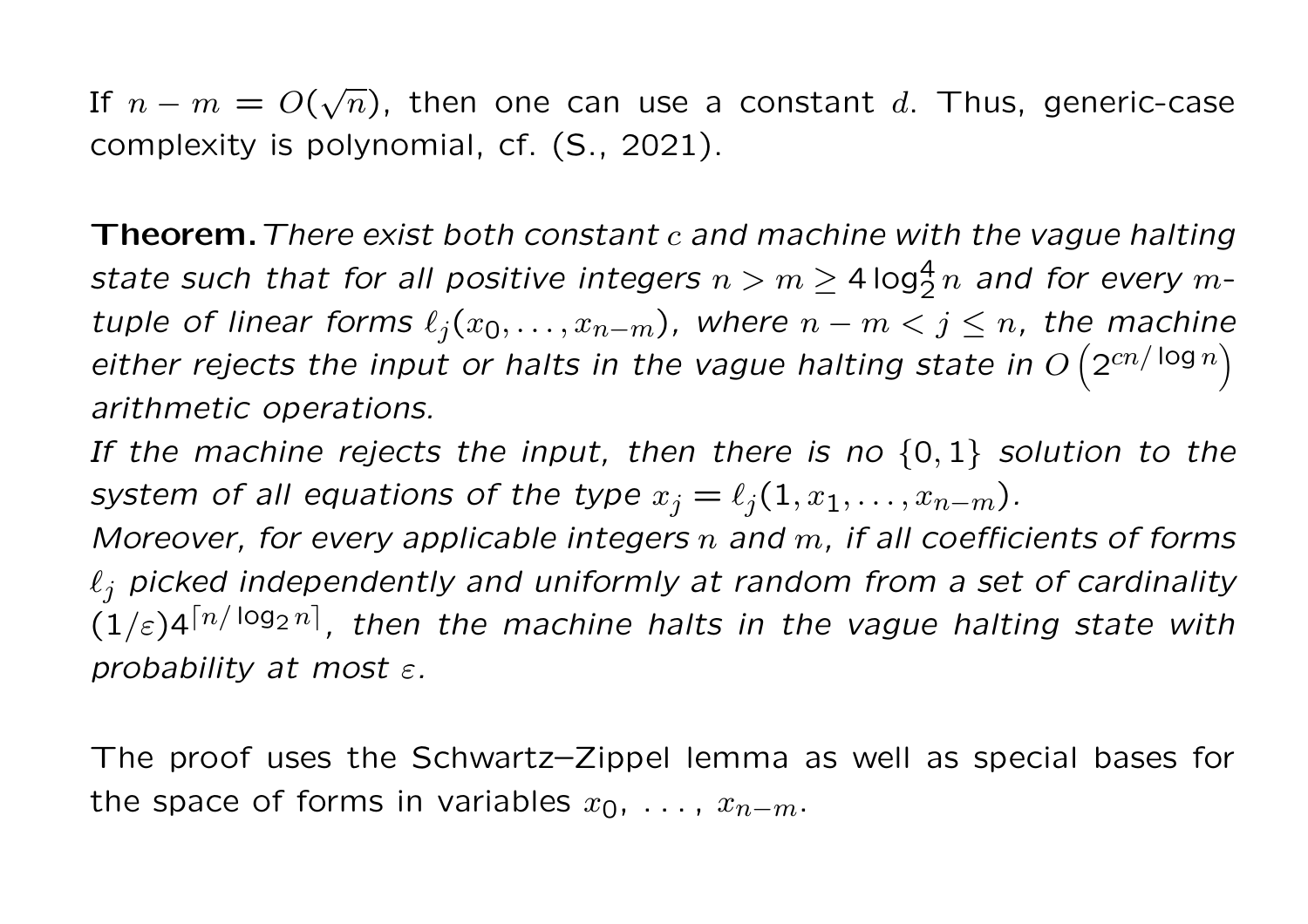Let us denote  $s = n - m$ .

**Lemma.** Given a general set of linear forms  $\ell_j(x_0, \ldots, x_s)$ , where  $s < j \leq$ **Lemma.** Given a general set of linear forms  $\ell_j(x_0, \ldots, x_s)$ , where  $s < j \leq n$ .<br>If the inequality  $(s+d)(s+d-1) < (n-s)d(d-1)$  holds, then every form the inequality  $(s+d)(s+d-1) \leq (n-s)d(d-1)$  holds, then every form of degree  $d$  in variables  $x_0, \ \ldots, \ x_s$  is equal to a linear combination of forms of the type  $\ell_j^2 g$ , where  $s < j \leq n$  and  $g$  is a monomial of degree  $\,d$  $d - 2.$ 

The inequality  $(s+d)(s+d-1) \leq (n-s)d(d-1)$  is equivalent to

$$
\frac{(s+d)!}{s!d!} \le (n-s) \frac{(s+d-2)!}{s!(d-2)!},
$$

where the dimension of the space of all forms of degree  $d$  is on the left hand and the dimension of the space of forms of the type  $\ell_j^2g$  is on the right hand.

**Open question:** What can we do having a sparse system of forms?